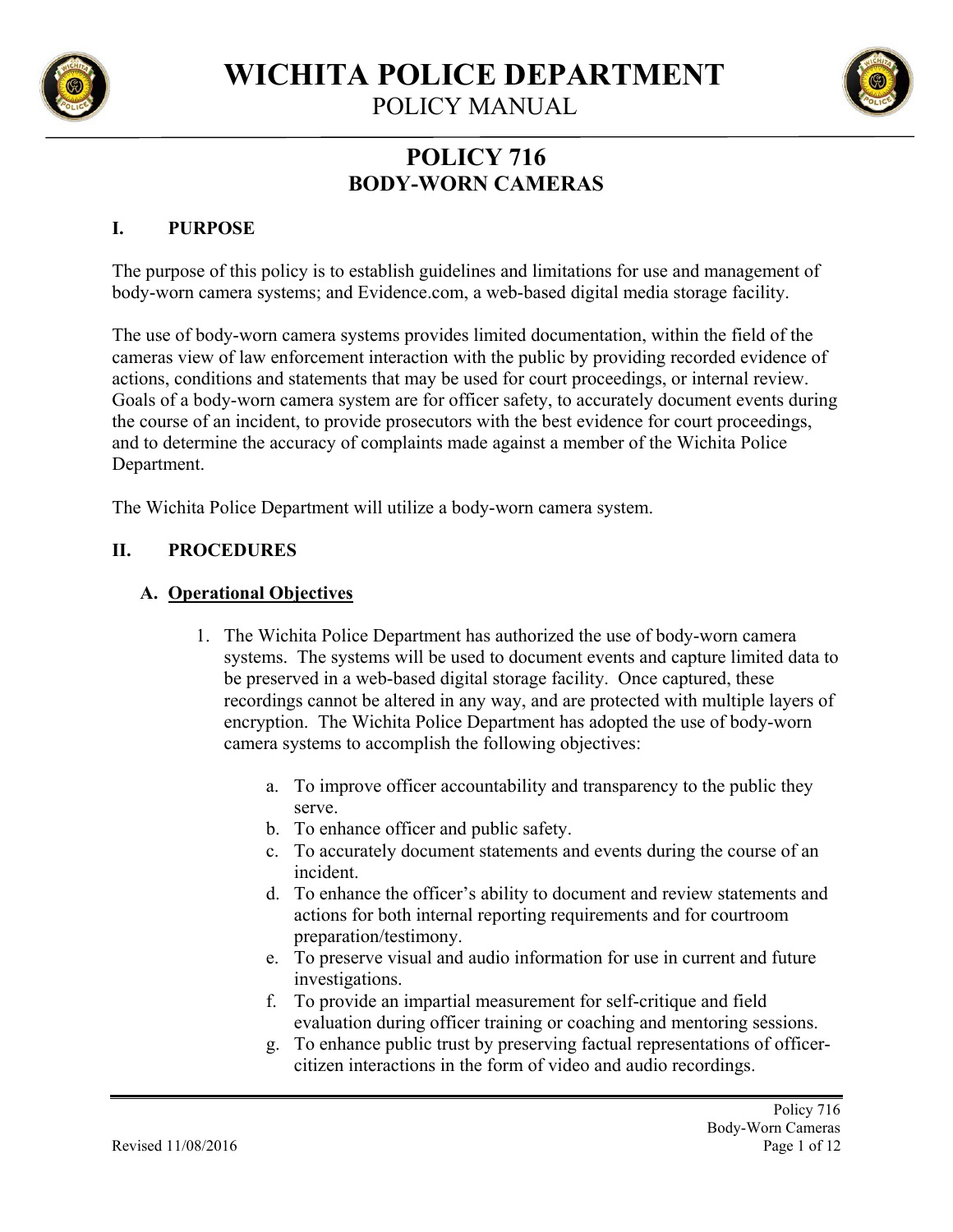# **B. Training**

1. The departmentally approved body-worn camera systems/Evidence.com training curriculum will be maintained by the Training Bureau. Only officers who have successfully completed departmentally approved training are authorized to use body-worn cameras. As technology changes, officers will be required to attend updated training on the body-worn camera systems. After initial implementation is complete, officers will not patrol until training is complete.

# C. **Operational Use**

- 1. Body-worn cameras shall be operated in accordance with the manufacturer's guidelines and Wichita Police Department training and policies.
- 2. The body-worn cameras shall be worn at all times during on duty hours by the assigned officer, unless directed by a supervisor.
- 3. At the beginning of the shift, officers shall inspect their body-worn camera for any physical damage and to ensure the system is fully changed and operational. Only fully charged and operational systems shall be used, unless otherwise approved by a supervisor.
- 4. Malfunctions, damage, loss, or theft of any part of the body-worn camera shall be immediately reported to a supervisor.
- 5. Officers shall position the body-worn camera in a manner to facilitate optimum recording field of view while also ensuring the ability to safely activate the camera prior to, or during an incident. The body-worn camera shall be worn in any of the approved head mounted devices on either the left or right side of the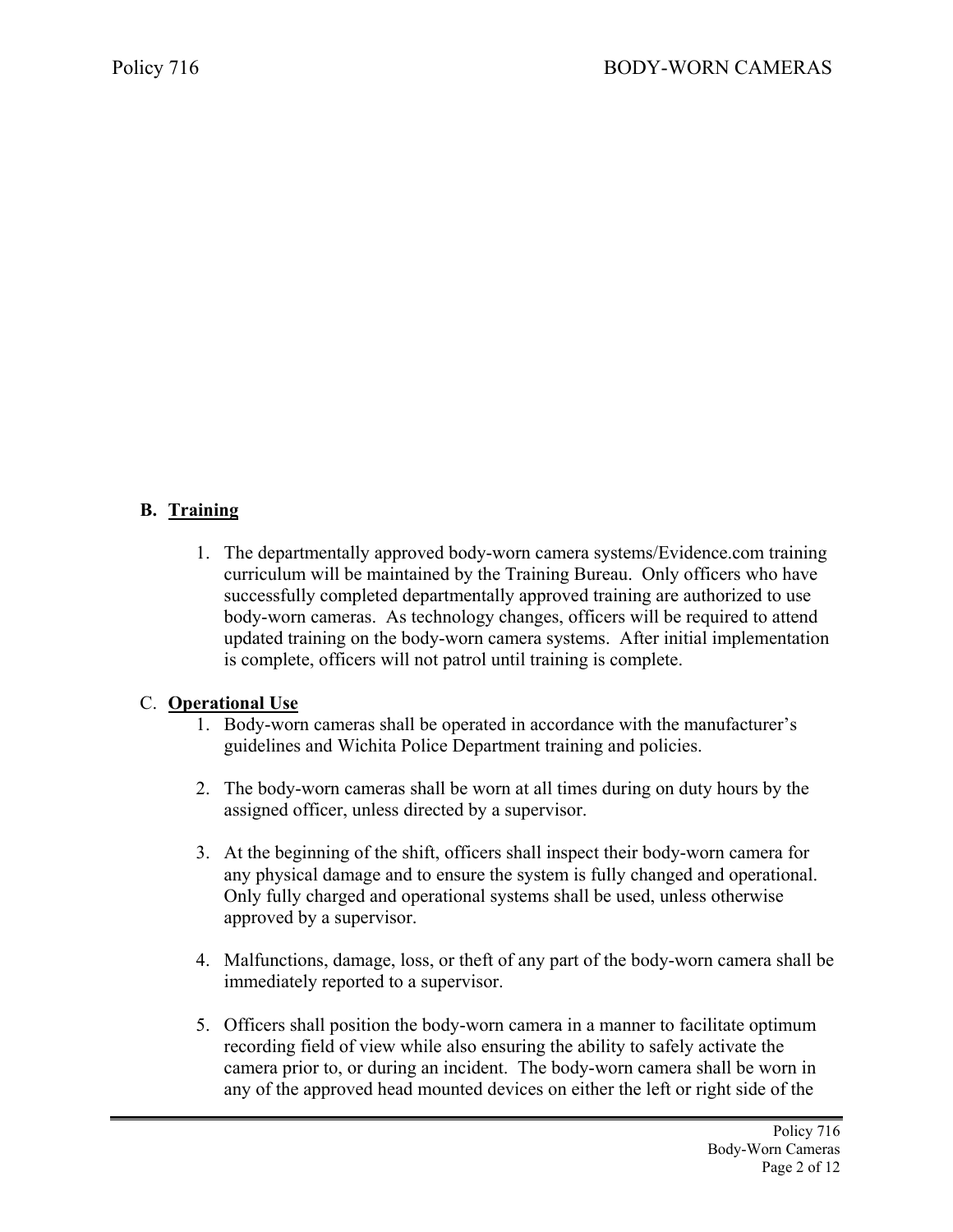body (i.e. helmet mount, hat mount, head mount, eyeglass mount). The bodyworn camera may be won on or above the shoulder during times in which the officer is not responding to or actively involved in, an incident, as outlined in Section C8 (i.e. completing paperwork at a police station, lunch breaks or restroom breaks). In the event that an officer must temporarily move the bodyworn camera from the standard head mounted position while recording an incident, the officer shall articulate in their report the reasonableness for adjusting or altering the mounting position. Officers shall wear the body-worn camera in the manner described in this policy, unless otherwise approved by a supervisor.

- 6. It is generally implied that words and/or actions performed in the presence of a police officer have not expectation of privacy, if asked, the officer will inform the person they are being recorded. This shall be documented in the officer's report.
- 7. Sound judgement and discretion shall dictate when a body-worn camera is activated; however, officers shall make every effort to activate the body-worn camera to record citizen contact when law enforcement action is being or may be taken including, but not limited to:
	- a. Vehicle and pedestrian investigative detentions, stops, and searches,
	- b. Observed unlawful conduct;
	- c. High-risk situations;
	- d. Statements received pertaining to an investigation and advising an individual of Miranda rights;
	- e. K-9 deployments;
	- f. Physical arrests of persons;
	- g. Any other circumstances where the officer believes recording an incident would be appropriate, or when directed by a supervisor;
	- h. Surveillance when the suspect is observed.
- 8. A recording should generally be made during incidents that create reasonable suspicion in the mind of reasonable police officer that a crime has been committed, is being committed, or will be committed in the future.
	- a. Subject to the other provisions of this policy, citizens may make requests to officers to activate Body-Worn Cameras. Citizen requests will not guarantee that cameras will be activated, but shall be considered in light of all factors and applicable policies.
- 9. Officers who do not activate their body-worn camera in situations where they were required to as outlined above, may be subject to discipline per the Discipline Regulation Code.
- 10. Once a body-worn camera is activated, it shall not be intentionally turned off until the incident has reached conclusion. If it becomes necessary to discuss issues surrounding an investigation with a supervisor or another officer in private, the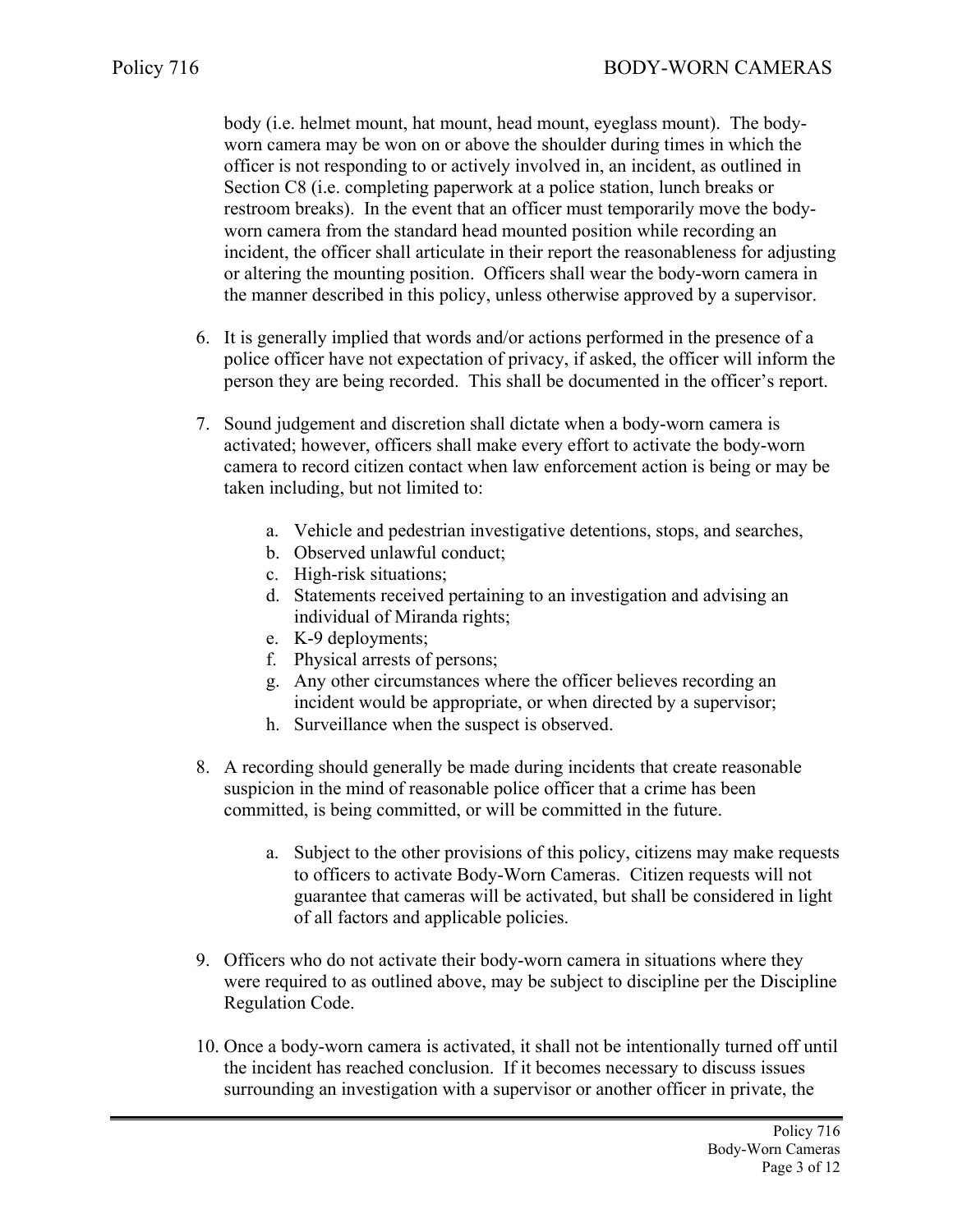officer may turn off their body-worn camera; thereby preventing their private conversation from being recorded. The officer shall state prior to turning the camera off that the camera is intentionally being turned off, and the reason for turning the camera off.

- 11. The use of a body-worn camera does not replace the need for required documentation. All incident/supplemental reports shall be completed, regardless of the video that has been captured. This also includes the continued need for evidentiary photos.
- 12. Whenever an officer records an incident or any portion of an incident, which that officer reasonably believes will likely lead to a citizen complaint, the officer will immediately bring it to the attention of his/her supervisor.
- 13. Once video is captured, officers shall identify the data file in the following manner:
	- a. By entering the case number (six-digit) followed by the officer's ID within the Title field; or by entering the citation number followed by the officer's ID within the Title field. If no case number or citation number exists, the Title field should include the address that the officer's call originated.
	- b. The ID Field may be used to notate a disposition or may be left blank.
	- c. Selecting the appropriate category. In the event more than one category is applicable, the category with the longer retention rate shall be selected.
- 14. Categories and associated retentions rates as implemented by the System Administrator:
	- a. **UNCATEGORIZED [Retention period based on category once assigned]:** Default setting, which shall not be intentionally selected.
	- b. **TRAINING[90 days]**: Videos deemed appropriate training aids
	- c. **NO ACTION/MISCELLANEOUS [90days]**: N-Code circumstances, and incidents which do not result in police action; arrest, case number, citation, etc.
	- d. **FIELD INTERVIEW [2 years]**: Vehicle/pedestrian stops, consensual, or based on probable cause or reasonable suspicion, knock and talks, or calls for service, which do not result in a case number, arrest, or citation, but may have resulted in a pat-down, or search; vehicle or person.
	- e. **INCIDENT REPORT NON**-**CRIMINAL [2 years]**: Circumstances with no known criminal offense; 6100, etc., with accompanying case number.
	- f. **CITATION [2 years]:** Vehicle/Pedestrian stops resulting in a citation.
	- g. **MISDEMEANOR INVESTIGATION/ARREST [3 years]:**
		- Misdemeanor criminal offenses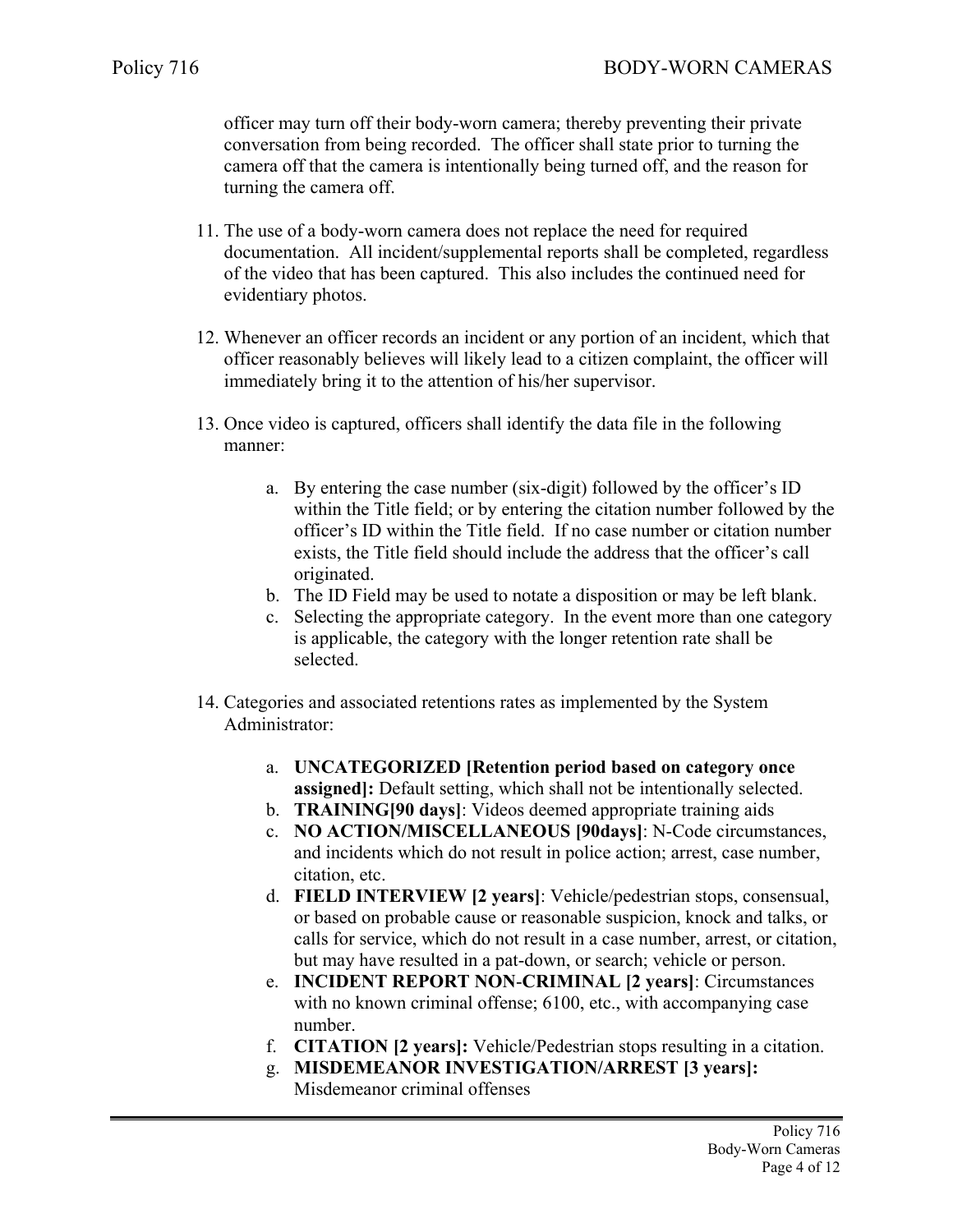- h. **FELONY INVESTIGATION/ARREST [10 years]:** Felony criminal offenses
- i. **RAPE [Indefinitely]:** All incidents involving the crime of rape
- j. **HOMICIDE/DEATH INVESTIGATION [Indefinitely]:** All death investigations
- k. **DEADLY USE OF FORCE [Indefinitely]:** All incidents involving deadly use of force
- l. **USE OF FORCE [10 years]:** All incidents involving the use of force
- m. **PENDNIG REVIEW [Retention period based on category]:** Utilized by users/administrators for entries which must be kept beyond established retention rates.
- n. **ADMINISTATIVE INVESTIGATION [Retention period based on category]:** Only utilized by administrators to re-categorize entries as needed.
- 15. At the end of their shift, officers shall place the body-worn camera into the Evidence.com dock. This will allow evidence to be transferred from the system to Evidence.com, and for the battery to be charged. The system should not be removed from the dock until the data has been uploaded, and the battery is fully charged.

### D. **Operational Prohibitions/Restrictions**

- 1. Officers shall not modify, tamper, dismantle, or attempt to make repairs to the body-worn cameras. Violations of this nature are a class E violation.
- 2. Officers shall not enable a password protect lock on the device in case a situation arises that another officer or supervisor needs to retrieve recorded evidence from the device.
- 3. Officers will typically not allow citizens to review recordings; however, officer discretion is allowed to replay the recording for citizens at the scene in order to mitigate possible minor complaints.
- 4. To respect the dignity of others, members utilizing body-worn cameras will make reasonable efforts to avoid recording person who are nude, or when sensitive areas are exposed.
- 5. Body-worn cameras shall not be activated in places where a reasonable expectation of privacy exists, such as locker rooms, dressing rooms, or restrooms except as required under section C8 of this policy.
- 6. The intentional recording of confidential informants and undercover officers is prohibited, unless authorized by a supervisor.
- 7. Non-work related personal activity shall not be recorded.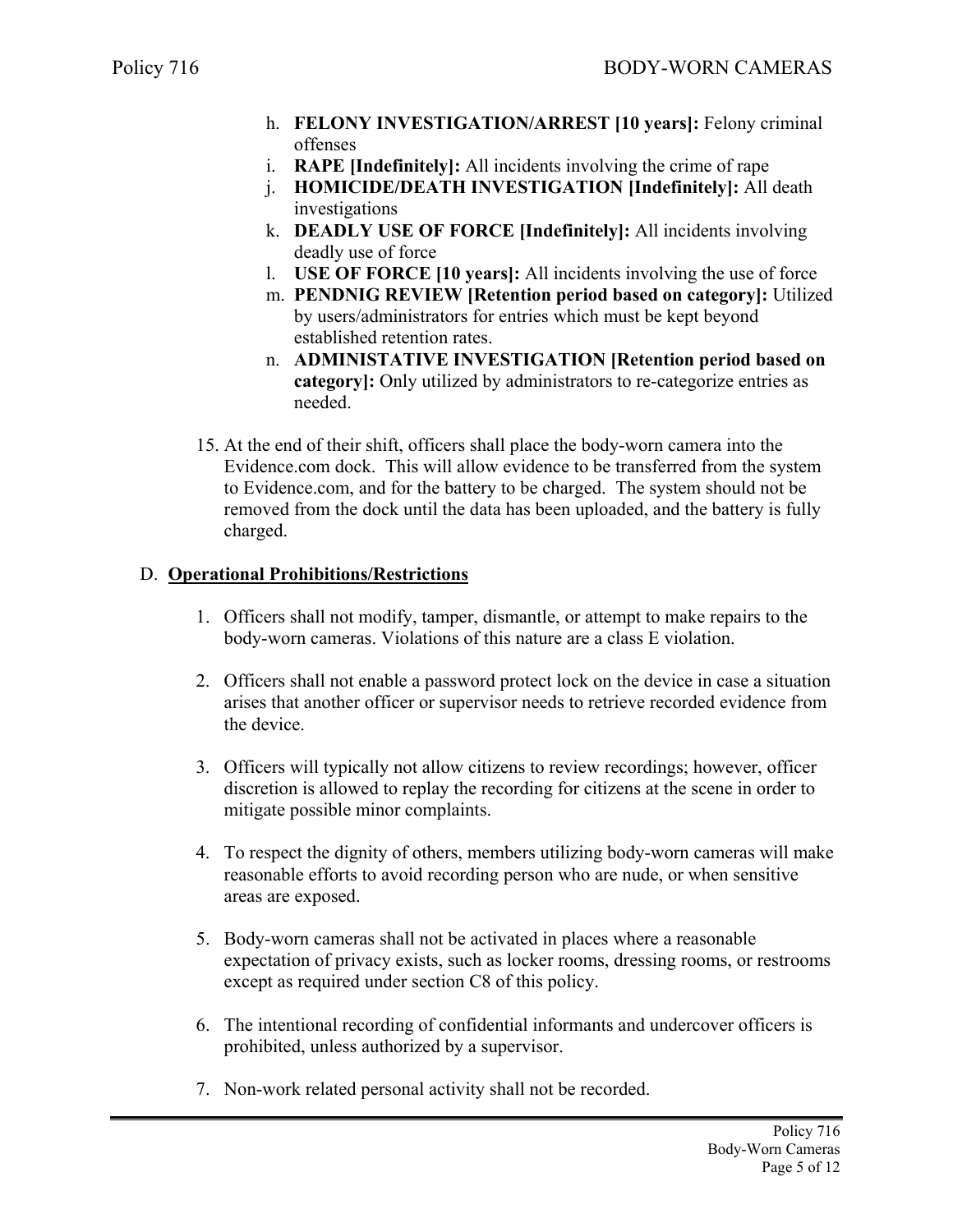- 8. Under no circumstances shall any recording be used or shown for the sole purpose of bring ridicule or embarrassment upon any person.
- 9. Members shall not use body-worn cameras to make surreptitious recordings of other department members except as required under Section C8 of this policy.
- 10. Officers shall not make copies of any recordings for their personal use and are prohibited from using a recording device (such as a camera phone or secondary video camera) to record media from Evidence.com or any device utilized to view data recorded on body-worn cameras. (Refer to City of Wichita Acceptable Use Policy).
- 11. Officers are prohibited from using their personal phone or smart device for bodyworn camera applications or audio recording applications, unless authorized by a supervisor.
- 12. Any uploading or converting digital recordings for use on any type of social media is prohibited, unless approved by the Chief of Police.
- 13. Officers are authorized, and encouraged to wear their assigned body-worn camera while working off-duty jobs. However, officers shall ensure that the use of the camera while working off-duty jobs will not interfere with the use of the bodyworn camera while on duty. Specifically, the camera will be fully charged and ready for use during on duty hours.

# E. **Deletion of Unintentional Recordings**

1. In the event of an unintentional activation of the body-worn camera during nonenforcement or non-investigative activities, e.g. restroom or meal break, other areas where reasonable expectation of privacy exists: officers may request recording deletion. An Officer's Report detailing the circumstances of the unintentional recording will be forwarded via the chain of command to the officers Bureau Commander. If approved, the actual deletion requires two party authorization. One of those parties will be the Bureau Commander, the other will be body-worn camera administrator. The deletion will only occur after the recording has been reviewed by the Bureau Commander and the body-worn camera administrator.

# F. **Accountability, Review, and Security**

- 1. All body-worn camera/Evidence.com users will be responsible for monitoring system effectiveness and making recommendations for operational improvement and policy revision.
- 2. The Wichita Police Department will ensure officers, investigators, supervisors,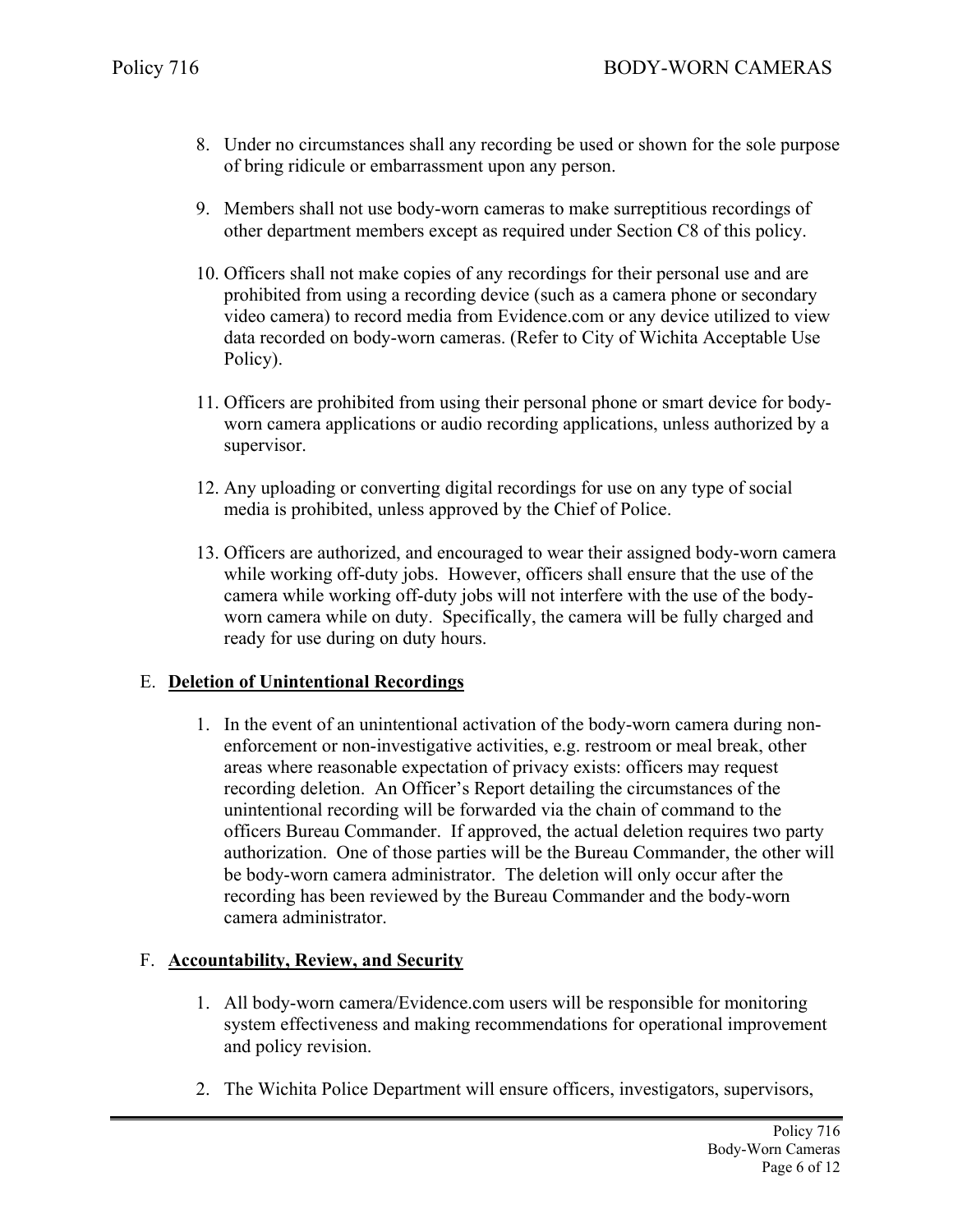prosecutors and non-law enforcement personnel have access to recorded events for legitimate law enforcement purposes or other articulated reasons.

- 3. Officers authorized under this policy may review their own video in review-only mode as it relates to:
	- a. Their involvement in an incident for the purpose of completing a criminal investigation and preparing official reports (other than officer involved use of deadly force incidents)
	- b. Prior to courtroom testimony or for courtroom presentation.
	- c. Providing a statement pursuant to an administrative inquiry/investigation
	- d. For training purposes.
- 4. Officers who use deadly force, or officers who witness officer(s) involved in uses of deadly force will not review body-worn camera video until they are interviewed by criminal investigators, and a supervisor in the Person Crimes Bureau gives the approval for the review of the video. However, prior to the conclusion of the interview, the investigator will review the body-worn camera video with the focus officer or witness officer and allow for additional statements or clarification to be documented in a distinct section of the investigator's report.
- 5. A supervisor may review a specific incident contained on digital media for the purpose of training, critique, early interventions inquiries, civil claims, administrative inquiry, or other articulated reasons.
- 6. Evidence.com automatically time/date stamps and records each access by officer name.
- 7. All digital media collected using body-worn cameras is considered a record of the Wichita Police Department. Access to recordings shall be granted to authorize users only. Individuals will be granted access to evidence.com by System Administrators. It is the responsibility of authorized users to keep their user name and password confidential. Accessing, copying, or releasing any recordings for other than official law enforcement purposes is strictly prohibited, except as required by law.
- 8. Evidentiary copies of digital recordings will be accessed and copied from Evidence.com for official law enforcement only.
- 9. The release of requested digital media through written public records request will be subject to the same statutory exemptions from disclosure as any other department records classified under Kansas State Statute. See section H3 through P1 for detailed open records policy.
- 10. The Wichita Police Department's Evidence.com administrator will conduct quarterly audits to verify and deactivate users who are no longer authorized.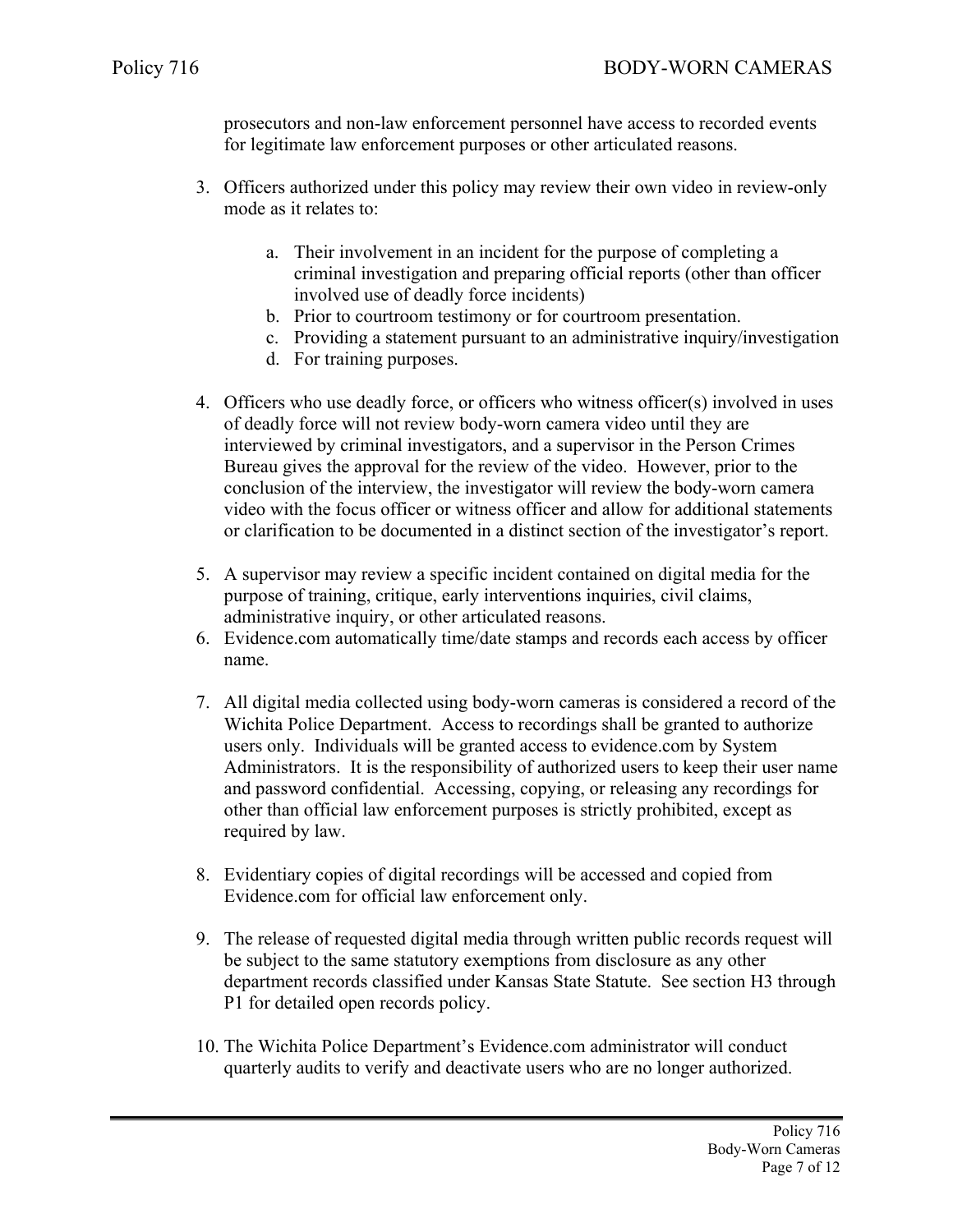11. The Wichita Police Department's Local Agency Security Officer (LASO) shall verify Taser International's Evidence.com CJIS compliance annually.

#### G. **Supervisory Responsibilities**

- 1. Supervisory personnel shall ensure that officers equipped with body-worn cameras utilize then in accordance with policy and procedures defined herein.
- 2. Watch commanders or their designee will serve as the body-worn camera/Evidence.com manager/administrator.
	- a. The Watch Commanders or their designee will ensure officers utilize body-worn cameras according to policy guidelines.
	- b. The Watch Commanders or their designee will periodically review Evidence.com to ensure videos are not uncategorized.
	- c. Upon receiving notice of the termination of any Wichita Police Department Member, a Field Clerk with appropriate permissions will promptly deactivate the terminated Member's Evidence.com account effective as of the termination date given.
- 3. Should circumstances require the immediate retrieval of a digital recording (e.g., serious crimes scenes agency shootings, department-involved accidents), a supervisor shall respond to the scene to secure the body-worn camera system and maintain chain of custody.

# H. **Open Records**

- 1. The Wichita Police Department is committed to the ideal that it exists to serve the interests of its citizens. Toward that goal, it is the City of Wichita's mission and intent to create and maintain open and transparent government, including the release of videos in accordance with state law.
- 2. More access to citizens about their government than ever before is now possible. With the Wichita Police Department's adoption of Body-Worn Cameras, digital video recordings have become the latest medium for creating, using and disseminating information to the public.
- 3. The Wichita Police Department is committed to the public policy of the State of Kansas as set forth in the Kansas Open Records Act (KORA) as set forth in K.S.A. 45-216, that public records shall be open inspection unless otherwise provided in the KORA, and that this policy, like the KORA, shall be liberally construed to promote open and transparent government. Consistent with such commitment, it is the Police Department's intent to aid those who are seeking information within the boundaries of state and federal law.

# I. **Victim and Witness Privacy; Requests for Viewing Only**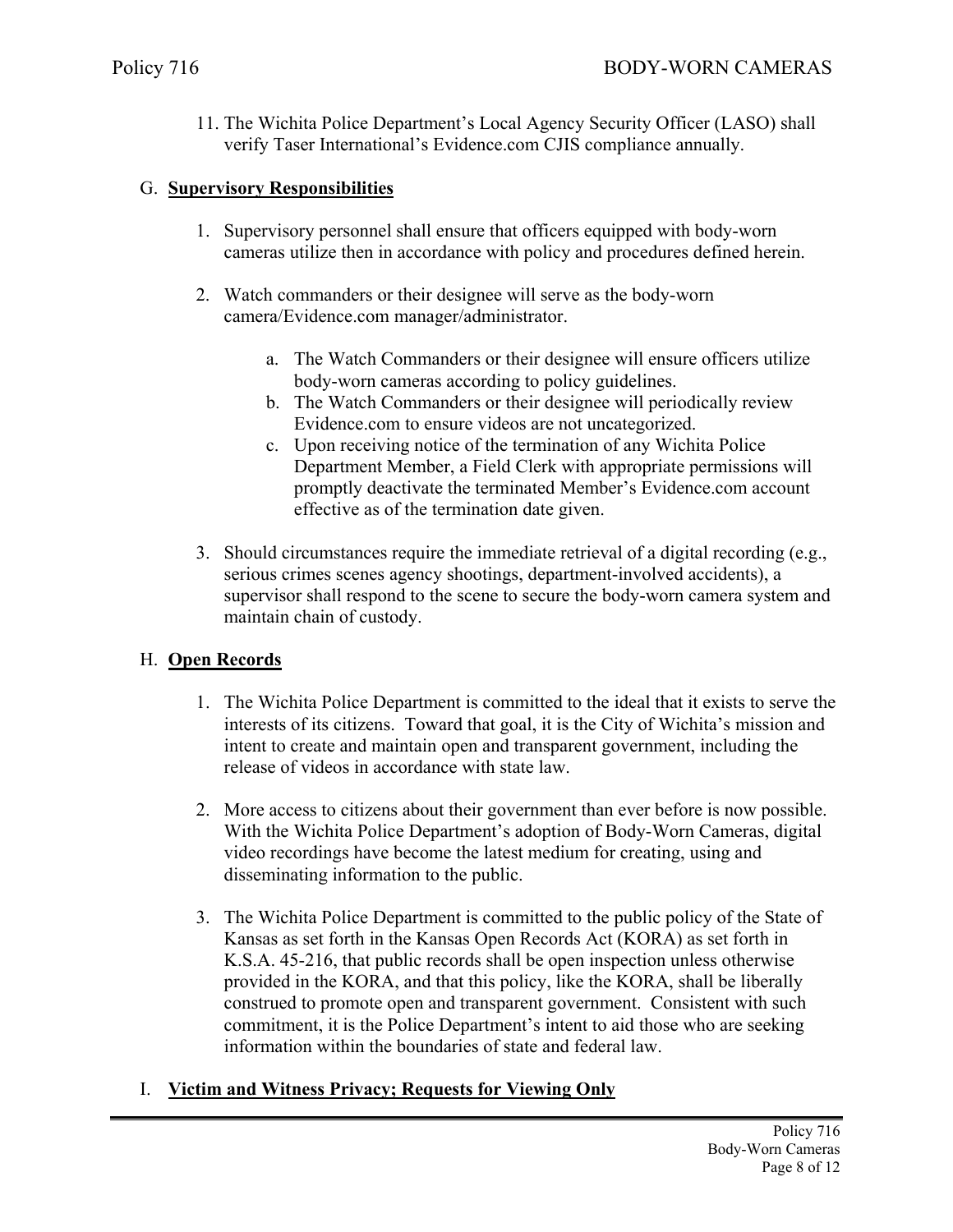- 1. The Wichita Police Department is committed to protecting and safeguarding victim and witness privacy.
	- a. Pursuant to Senate Bill No. 22, enacted into law by the 2016 Kansas Legislature, "Every audio or video recording made and retained by law enforcement using a body camera or a vehicle camera shall be considered a criminal investigation record as defined in K.S.A. 45-217, and amendments thereto." By defining such video as criminal investigation records, the Kansas Legislature made it clear that disclosure of body camera video shall be authorized in the same manner and subject to the same exception as all other criminal investigation records are pursuant to the KORA, as well as under the public interest disclosure provision for such records.
	- b. In Senate Bill No. 22, Section 1(b), the Legislature allows certain persons to request to listen to an audio recording or to view a video recording made by a body camera or vehicle camera, and requires a law enforcement agency to allow such listening or viewing subject to a reasonable fee. The persons who may make such a request include:
		- 1. The subject of the recording;
		- 2. A parent or legal guardian or a person under 18 years of age who is a subject of the recording;
		- 3. An attorney for any of the previous persons listed; and
		- 4. An heir-at-law, an executor, or an administrator of a decedent who is a subject of the recording.

For the purpose of this policy, a "subject" of a recording shall be a person whose image or voice is in the recording. When disclosing the recording, only those portions of the recording that contain the image or voice of the person shall be disclosed.

- c. A person who requests disclosure pursuant to this subsection shall make a request in writing using the Wichita Police Department "Request to View Body-Worn Camera Video form". Viewing of such video shall be by appointment only at City Hall. A minimum fee of \$25 will be charged for the time required by the requestor to view the video, up to one hour, and must be paid in advance. Additional time required for video viewing will be billed at the rate of \$12.50 per 30-minute increment, or any portion thereof. Wichita Police Department personnel must be present at all times during viewing and the requestor shall not in any manner record or copy the video viewed.
- d. Subject to the foregoing, videos which identify the victim of any sexual offense, videos which the release would constitute an unwarranted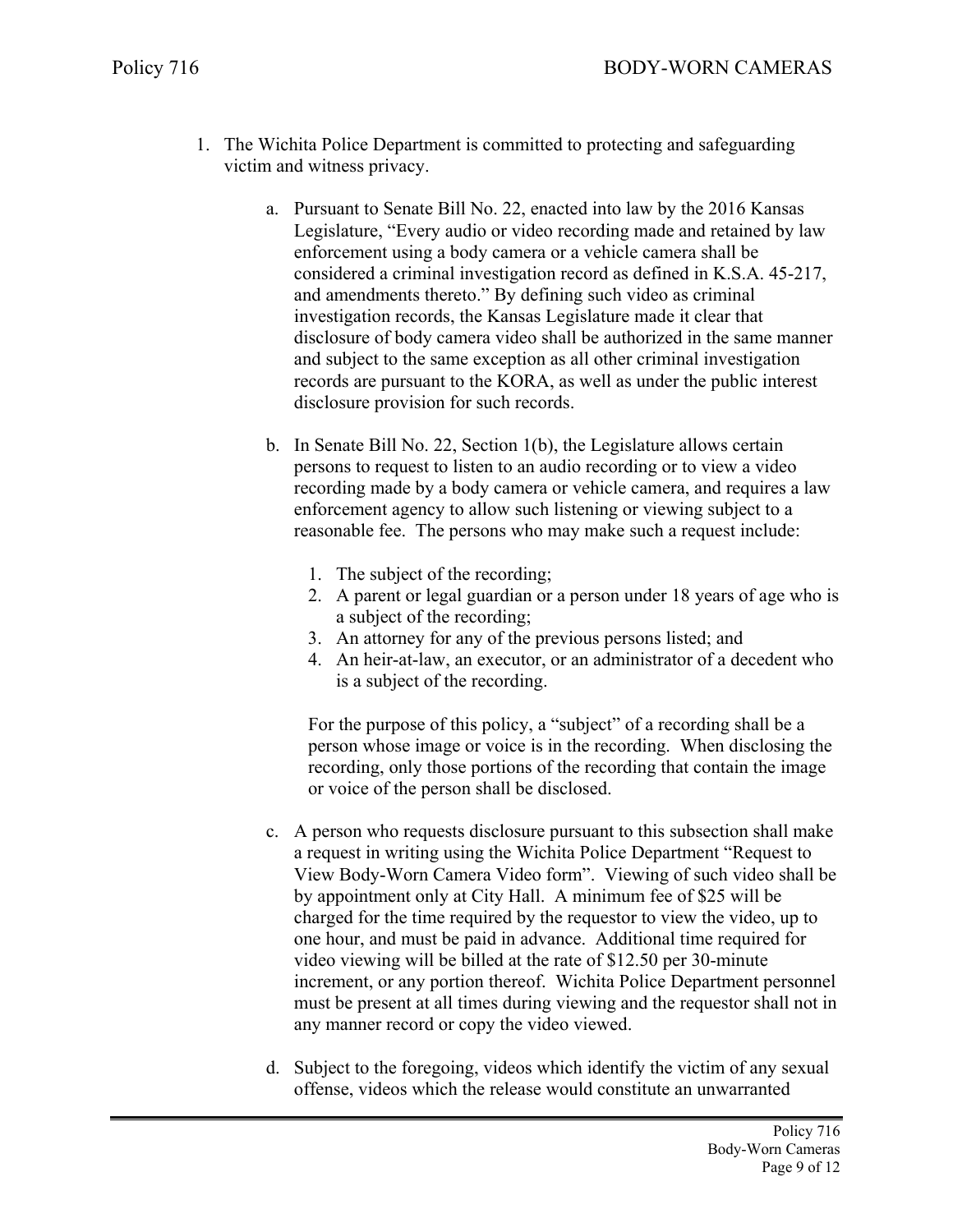invasion of personal privacy, videos within the interior of a facility that offers health care, mental health care or social services, videos within the interior of a private residence, and videos within a place that a reasonable person would expect to be private, shall not be subject to disclosure, unless otherwise required by state or federal law.

### J. **Submit Request for Release of Video**

- 1. Requests for Body-Worn Camera video will be made, in writing, to the Wichita Police Department Records Bureau Video Section either in person, by mail, email, or Fax in the Records Bureau,  $5<sup>th</sup>$  floor, at City Hall. The request must include the information in the "Authorization for Copy of Body-Worn Camera Video" form.
- 2. Once the "Authorization for Copy of Body-Worn Camera Video" form has been submitted, the Records Bureau Video Section will determine if video is available and if it is subject to release. If video is available and open, a fee of \$35.0 per disc will be invoiced. If redaction is required or allowed pursuant to law, a minimum redaction fee of \$50.00 will be assessed and must be paid in full prior to the release of the video. If actual redaction fees are estimated to exceed \$50.00, an estimate of the additional redaction fees will be provided to the requestor prior to the request being processed. All fees must be paid by the requester in advance. If when the request is made and it is immediately recognizable that the body-worn camera video cannot be released, the requester will be notified and no fee will be collected.
- 3. After a Body-Worn Camera Video Request has been received by the Wichita Police Department Body-Worn Camera Records Section and the video meets the requirements to be released, it should be available for pick-up within a reasonable time depending the number of requests.
- 4. If a determination is made by the Wichita Police Department Records Bureau Video Section that the release of the requested video is outside the scope of this policy, this determination will be reviewed by the City Attorney or his/her designee. The City Attorney will determine if the provisions of Senate Bill No. 22 are applicable and if the body-worn Camera video can be released in totality or with redactions and may consult with the Sedgwick County District Attorney and/or United States Attorney, or other prosecuting agency as necessary. If the provisions of Senate Bill No. 22 are applicable, arrangements shall be made for the requester to view the video, subject to Section  $I(1(b)$  and (c). If upon review, it is determined that the video is not subject to release, the requester shall be notified in writing of the denial of the request and the reason for the denial.

# K. **Release of Video—Infractions or No Criminal Charges**

1. Body-Worn Camera videos recorded during citizen contacts may be released upon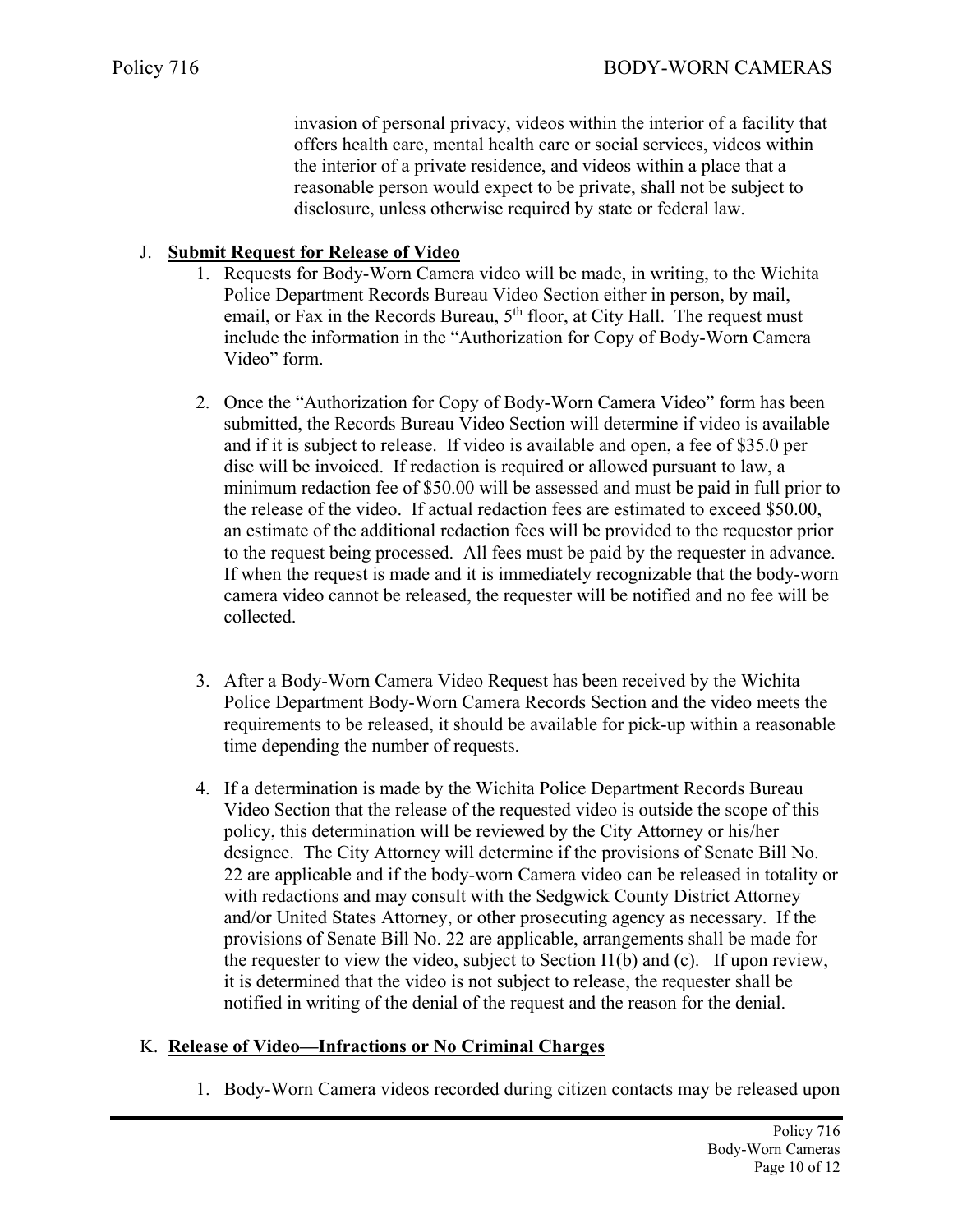proper request when such contact results in:

- a. The issuance or investigation of a traffic infraction or warning only;
- b. No charges or citations being filed or issued unless such video depicts a "reportable event" or would be otherwise restricted pursuant to the Kansas Criminal History Record Information Act set forth in K.S.A. 22- 4501 *et seq.*

# L. **Release of Video—Pursuant to Court Order and/or Subpoena**

- 1. Body-Worn Camera videos will be released in criminal prosecutions to the defendant and/or the defendant's attorney, with approval of the prosecuting agency and/or by subpoena or order of the court pursuant to discovery procedures as set forth by the state or federal law.
- 2. Body-Worn camera video may be released in non-criminal court proceedings pursuant to subpoena and/or court order pursuant to state and federal law and after review by the City Attorney's office.

# M. **Release Restrictions**

- 1. In addition to the restrictions set forth in Section J2, the following videos, are not subject to disclosure under this policy:
	- a. Videos involving the arrest or investigation of offenses by juveniles, unless to be release by the court, pursuant to K.S.A. 38-2310 and amendments thereto;
	- b. Videos involving the investigation of an alleged Child in Need of Care, unless ordered to be released by the court, pursuant to K.S.A. 38-2212 and amendments thereto;
	- c. Criminal investigation records as defined by this policy, when the release of the video would:
		- 1. Not be in the public interest;
		- 2. Interfere with any prospective law enforcement action, criminal investigation or prosecution;
		- 3. Reveal confidential investigative techniques or procedures not known to the general public;
		- 4. Reveal the identity of any confidential source or undercover agent;
		- 5. Endanger the life or physical safety of any person; and
		- 6. Reveal the name, address, phone number or any other information which specifically and individually identifies the victim or alleged victim of any sexual offense in article 55 of chapter 21 of the Kansas State Annotated, and any amendments thereto.